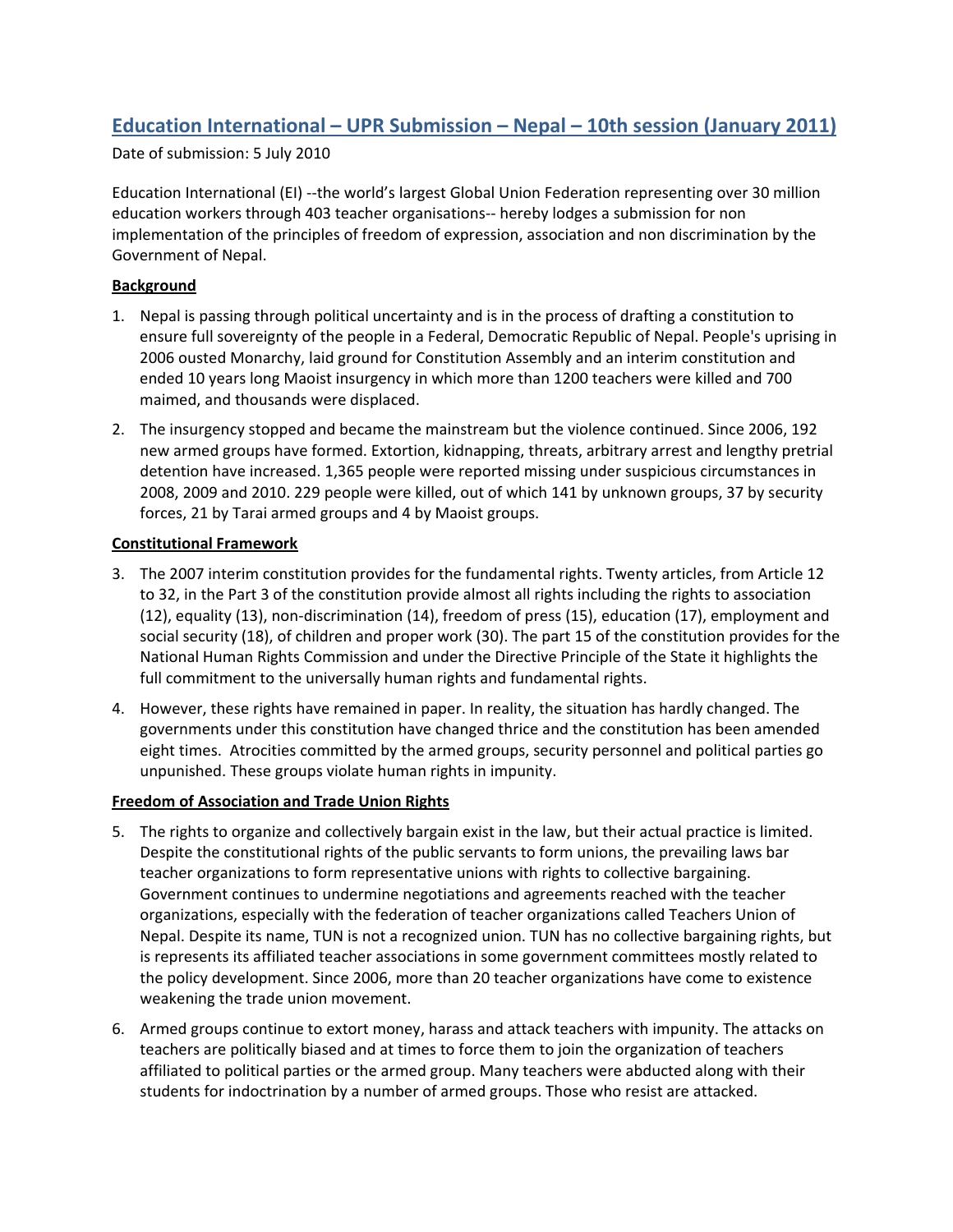- 7. On May 6th 2009 Maoists attacked the President of the Teachers Union of Nepal, Mr. Rup Narayan Jabegu, in the Panchthar district. His house was vandalized; he was stabbed a number of times and shot at. He took refuge in the district headquarters.
- 8. Working conditions of workers in most industries remain unsafe and the enforcement of safety standards is minimal. Only about 10% of the workers in the formal sector have collective bargaining rights. In the absence of the collective bargaining mechanisms, the unions clash with each other. On 2 January 2009 seven leaders of the General Federation of the Nepalese Trade Union were injured in a brutal attack by members of the All Nepal Federation of Trade Union in Pokhara Noodles Private Limited.
- 9. Two trade unionists, Kebal Raut and Hare Ram Yadav, were killed and more than 50 workers injured on 29 August 2009 in the Narayani Rolling Mills factory, Bara by the police. The workers were demanding permanent contracts, minimum wage and the reinstatement of dismissed colleagues.
- 10. On 3 September 2009, police opened fire at a peaceful demonstration of the UTL Workers' Trade Union in Kathmandu and arrested 80 workers including Santosh Rajyamajhi, the General Secretary of the United Telecom Ltd (UTL) workers' union. The demonstrators were demanding an end to contract workers, better working conditions and application of labour and trade union laws.

#### **Right to Non‐discrimination**

- 11. Nepal continues to fail to effectively address caste‐based discrimination and enforces laws on non‐ discrimination. Representing almost 25% of the country's population, the "Dalits" live in segregated communities. They are often barred to enter public areas including food markets and water wells.
- 12. Along side Dalits, women are discriminated in their rights. Laws make it difficult for the Nepali women marrying foreigners to obtain citizenship for spouses and children. The need to produce "property ownership document" to obtain citizenship often bars landless people citizenship.
- 13. Girls are forced out of schools to help household and often are married much earlier than the boys. An estimate in 2009 put the average age of marriage for girls at 16 despite the legal prohibition on marriage before 18. The number of girls attending secondary schools is half that of boys.
- 14. About 50,000 women are forced into commercial sex, out of whom 7,500 women in foreign countries. Human trafficking is a huge problem.

#### **Right to Education**

- 15. Only 52 out of 100 adults can read and write. The net enrolment figure for 2008 is 89%, much lower than many countries. Only 60% women are literate. There has been some progress in primary‐level enrolment. The student teacher ratio is often over 100/1.
- 16. In 2008, nearly half the children repeated or dropped out in Grade 1. Only 16% completed primary education and 5% completed secondary education. Only one out of the 20 entering the state education system completes education. Students dropping out end up working and often in hazardous conditions. Child labour is rampant in the large informal sector, including agriculture, domestic service, rag picking, and rock breaking.
- 17. Decentralization of education has led to resources being focused in the towns and cities. The local School Management Committees have meager funds and end up recruiting teachers, who are remunerated at far below the official rate. These teachers are forced to have second jobs for sustenance. Government funding has not increased; it has remained around 17% to 19% in the last five years.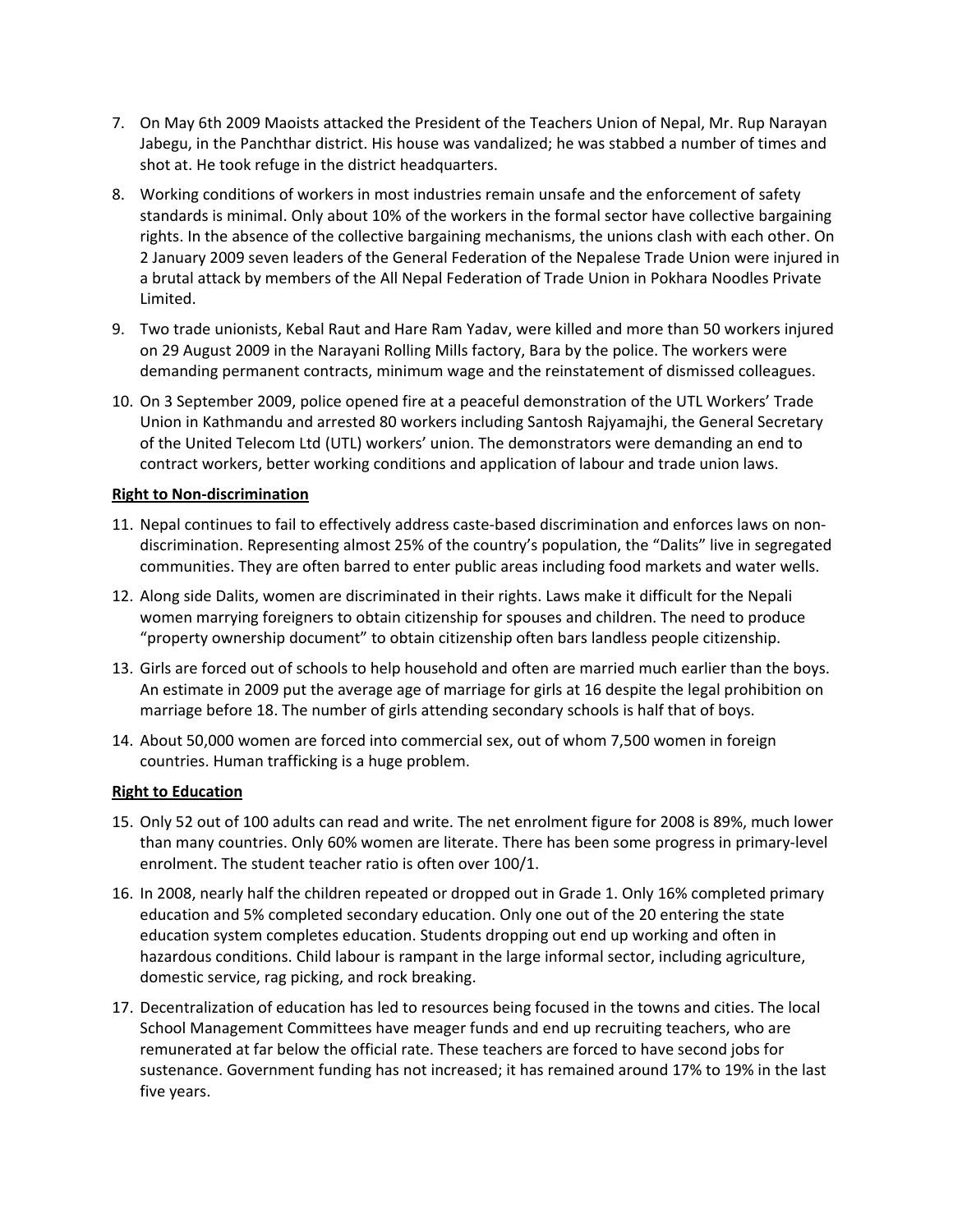18. There is an increasing divide between government and private schools. The success rate for children from private schools in the School Leaving Certificate examination is about 80 percent while the success rate for children from government schools is only 20 percent.

#### **Right to Freedom of Expression and Information**

- 19. Attacks on the press has escalated amid a climate of impunity. Journalistic objectivity attracts punishment more often than praise, resulting in self‐censorship and fear of personal safety.
- 20. On January 11, 2009 Ms. Uma Singh, an investigative journalist was killed and on January 22, a group of masked men threatened Ms. Yashoda Timsina, for investigating the killing. The assailants were not identified and are at large.
- 21. On April 7, Ms. Manika Jha, of Kantipur Daily was attacked. On December 9, Ms. Tika Bista of Rajdhani Daily was severely beaten up and stabbed. Investigations by the Federation of Nepalese Journalists found that Ms. Tika Bista was attacked by the Youth Communist League, a youth branch of the Maoist party. Police made several arrests. Maoist party denied and those arrested were released.
- 22. On June 11, in Rupendehi, Maoists burned copies of the Kathmandu Post and Kantipur Daily and on June 16, copies of Nagarik. On August 23, copies of the Kathmandu Post and Kantipur were again destroyed. Several ethnic groups in the Terai attacked newspaper offices for not highlighting their activities and printing in Nepali language.

### **The Right to remain Safe and free of Torture**

- 23. Despite constitutional prohibition on torture, the laws do not clearly criminalize torture. In 2009, no one was prosecuted for torture. During the year, 98 cases of torture by non state actors were recorded; 49 by the Maoists; 34 by Tarai armed groups; 6 by Tharu Mukti Morcha; and 9 by unidentified armed groups in the Terai.
- 24. The fate of many of those who disappeared during the 10‐year Maoist insurgency (1996‐2006) remains unknown. Between 50,000 and 70,000 people remain displaced due to the fear of the Maoist reprisal on returning home.
- 25. In 2009, there were 835 unresolved cases of disappearances. It is believed that state was responsible for 616 cases and the Maoists for 219 cases. Not a single action was initiated against the Maoist or government perpetuators in 2009. Major General Toran Bahadur Singh, who was chain of command in the most notorious Barrack for holding and torturing suspects, was promoted in December 2009 despite the protests by the human rights organizations.
- 26. On January 4, police arrested and tortured Narayan Thapa. The accused police personnel furnished required reply but the court has not set a date for the hearings. An investigation on torture and ill‐ treatment of Sushan Limbu and Bhakta Rai in Morang found four police personnel guilty. On August 24, police issued a formal warning to the four and closed the case.

## **The Right to Believe**

27. On March 26, Mr. Prachanda Man Thaiba, a member of the United Marxist Leninist youth faction was killed. Mr. Sujit Biswo Karma, a member of the Maoist youth group was arrested on suspicion. The Maoists initiated internal investigation result of which is unknown. Members of the same Maoist youth group were suspected of killing Mr. Anuj Thapa Magar, member of the united Marxist Leninist faction in Biratnagar. The case continues in the court.